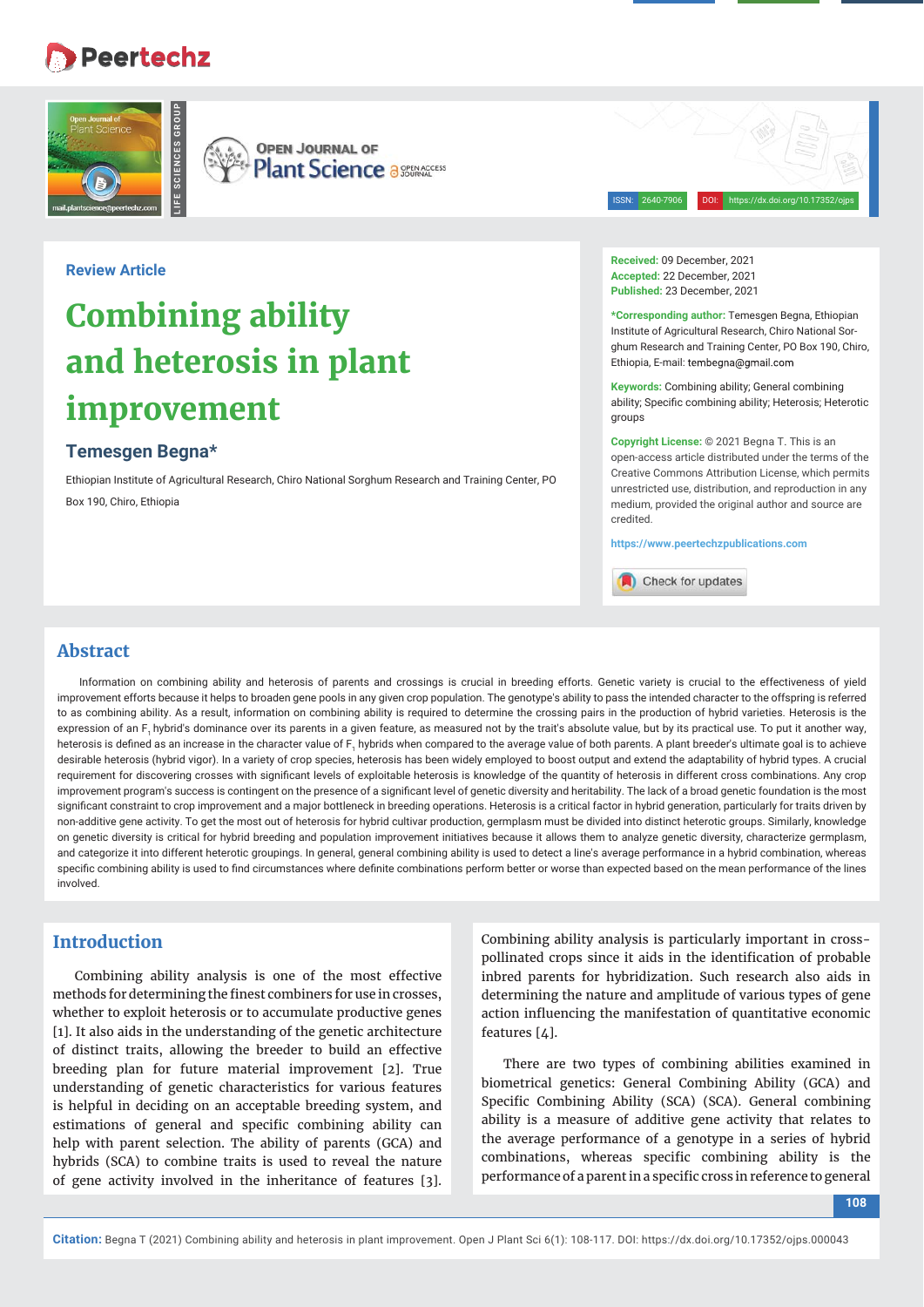combining ability [5]. Plant breeding strategies that result in hybrid selection require a certain level of heterosis as well as a specified combining capacity [6]. Within a breeding population, the relative impact of additive (GCA) and non-additive (SCA) gene activity is critical in determining which breeding strategy will most effectively improve the performance of the traits of interest [7]. General combining ability is linked to the genes' additive effects, whereas specialized combining ability is linked to the genes' dominance and epistatic effects (non-additive effects). However, Rojas & Sprague [8] found that, in addition to dominance and epistasis, SCA variation includes aberrations due to genotype-environment interactions.

General and specific combining ability impacts, as well as breeding for hybrid and open-pollinated types, are crucial markers of the potential inbred lines in hybrid combinations. Breeders face the challenge of selecting parents and crosses for both quantitative and qualitative qualities in crop development initiatives. Plant breeders typically utilize combining ability tests to analyze the nature of gene action involved in the inheritance of specific traits and to evaluate parental lines for their usefulness in crosses. Crop yield increase necessitates a thorough understanding of the combining capacity of available parents for hybridization programs, as well as the nature of gene action involved in the expression of economically important quantitative features [9,10]. The additive portion of the total variance is included in the variance for general combining ability, whereas the non-additive fraction of the total variance is included in the variance for specific combining ability, which is caused by dominance and epistatic deviations  $[9,11]$ . Specific combining ability is a key measure of an inbred line's ability to produce superior hybrid combinations [12].

For further crop improvement, understanding the extent and pattern of variability, particularly genetic variability, present in a population of a given crop is critical. This knowledge would aid in the development of an effective breeding strategy for further genetic improvement of crop plants in terms of yields and other traits. Exploiting genetic heterogeneity in any crop species is thought to be vital for improving grain yield and other economically significant features genetically [13]. Heterosis has been extensively studied and used to improve various quantities and quality features in many crops [14]. For the development of a good commercially viable crop variety, heterosis and combining ability are required. Information on heterotic patterns and combing ability across germplasm is critical for maximizing hybrid development effectiveness [15]. In crop breeding, the phenomenon of heterosis has been extensively explored, resulting in large yield increases. When the parents come from separate populations of the same species, it's called heterosis; when the parents come from other species, it's called hybrid vigor [16].

Heterotic groups should be employed as the basis for cross-breeding, according to Melchinger and Gumber [17]. The heterotic group is a population with a lot of genetic variation and a lot of combining ability that is categorized based on breeding criteria. Heterosis is a complicated biogenetic phenomenon that manifests itself in the performance of hybrid offspring as a result of a combination of numerous elements.

The dominance and overdominance theories, which are based on allelic interactions, and epistasis, which is based on nonallelic interactions, are two classic hypotheses for the genetic mechanisms underlying heterosis. Heterosis is a phenomena in which the offspring of different types of a species or crosses between species have higher biomass, development speed, and fertility than both parents. Heterosis is a critical factor in hybrid generation, particularly for traits driven by non-additive gene activity. When related or unrelated genotypes from the same or separate populations are crossed with genotypes from other genetically distinct germplasm groups, they show similar combining capacity and heterotic response. As a result, heterotic grouping is the process of identifying germplasm groups that are genetically unique but yield superior hybrids when crossed. Heterotic patterns have a significant impact on crop improvement because they influence the type of germplasm utilized in hybrid breeding programs for a long time (Melchinger and Gumber [17].

To get the most out of heterosis for hybrid cultivar production, germplasm must be divided into distinct heterotic groups. Similarly, knowledge on genetic diversity is critical for hybrid breeding and population improvement initiatives, as it allows them to analyze genetic diversity, characterize germplasm, and divide it into heterotic groups [18]. Heterotic groups are made up of genotypes that do well when mixed with genotypes from another heterotic group [19]. Plant breeders have been classifying germplasm into separate heterotic groupings and identifying acceptable parents for crosses using genetic and morphological performance [20,21]. To get the most out of heterosis for hybrid cultivar development, it's crucial to divide germplasm into separate heterotic groups. Similarly, knowledge on genetic diversity is critical for hybrid breeding and population improvement initiatives because it allows them to analyze genetic diversity, characterize germplasm, and categorize it into different heterotic groupings [18]. Heterotic groups are made up of genotypes that cross well with genotypes from another heterotic group [18]. Plant breeders have been classifying germplasm into separate heterotic groups and identifying acceptable parents for crosses based on genetic and morphological performance [20,21].

A need for producing meaningful heterotic patterns among germplasm lines is the efficiency with which germplasm lines are assigned to heterotic groups. The discovery of unique heterotic groups should aid in the generation of exceptional hybrids and increase the efficiency of hybrid development programs [22]. Genetic distance estimates are essential because they aid in the assignment of genotypes to heterotic groups in hybrid formation resulting from various inter-group crossings [22]. Information on genetic diversity and heterotic groups is particularly valuable to both inbred line development and plant breeders in terms of utilizing their germplasm more effectively and consistently by utilizing complementing lines that maximize the outcome of hybrid breeding operations [23]. As a result, the review's goals were to better understand the function of combining ability and heterosis in crop plant improvement through the development of new superior hybrid varieties that maximize crop plant genetic production potential.

**109**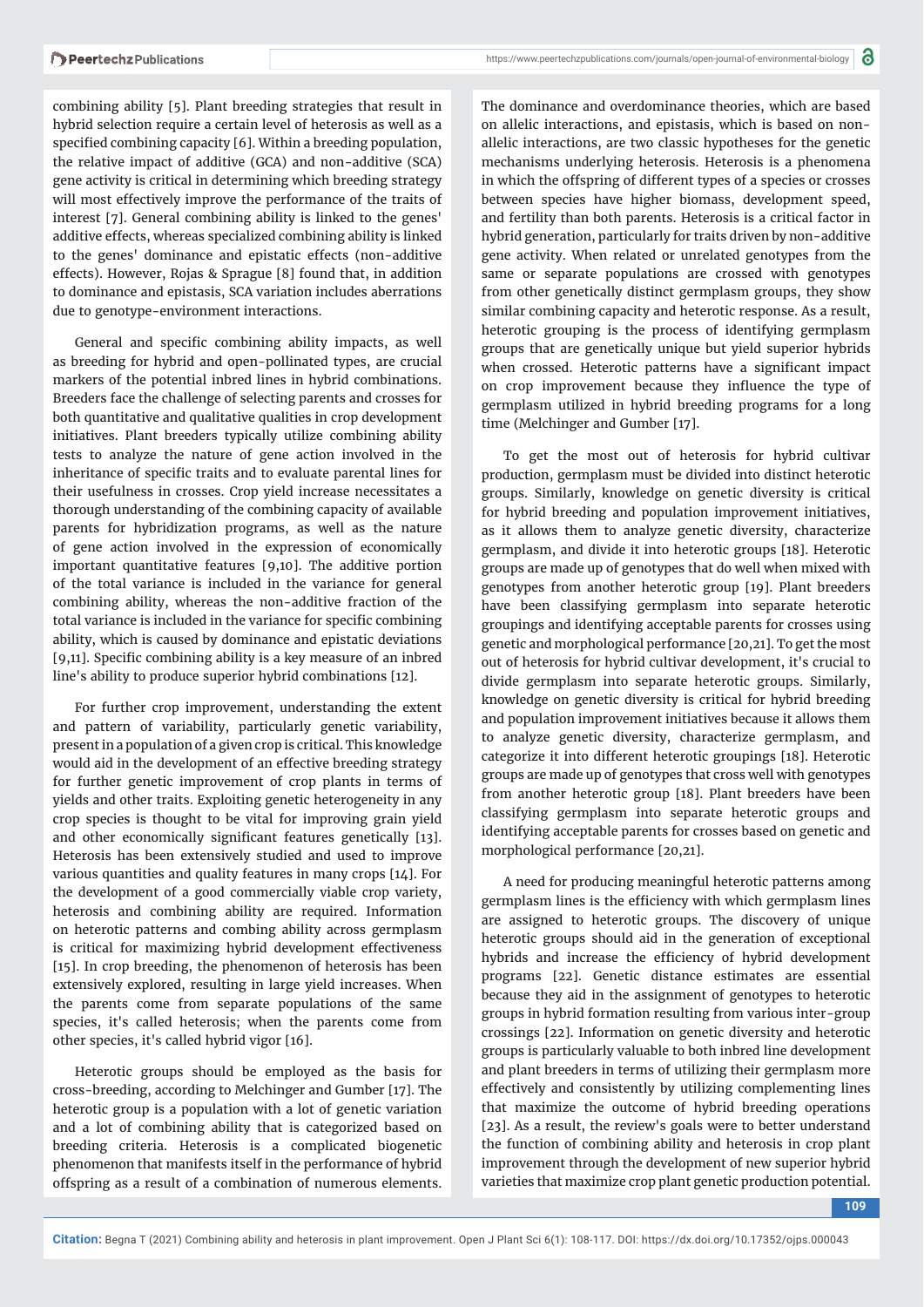#### **Literature review**

**Combining ability in crop improvement:** The breeding utility of parental lines to produce hybrids is referred to as combining ability. It aids in the selection of parents and their use in breeding programs to produce superior hybrids. Sprague and Tatum [1] established the concept of combining ability in maize, and it has since been applied successfully in other research. The general combining ability effect is determined by additive gene action and is used to indicate hybrid performance in general terms, whereas the particular combining ability effect is determined by dominant gene action and is used to show hybrid performance in specific ones. These variance components are used by breeders to detect gene action and estimate the genetic potential of parents in hybrid pairings. Breeders could use the information of combining ability and gene activity to more effectively identify potential parents, develop breeding methods, and choose promising genotypes from segregating populations to boost productivity. Knowledge of the genetic system that controls quantitative features is essential for developing an effective selection program using the right mating design. Knowledge of genetic action, heritability, and genetic variability is beneficial to plant breeders since it allows them to develop effective crop breeding strategies.

Combining ability in crops leads to the discovery of parents with high Specific Combining Ability (SCA) effects and the location of cross combinations with high GCA effects [24]. Higher particular combining ability values imply dominance gene effects, whereas higher general combining ability effects indicate a bigger involvement of additive gene effects governing the characters, according to combining ability study of different characters. Epistasis gene effects may play a substantial influence in the genetic of characteristics if both the general and specific combining ability values are not significant [1]. One of the criteria for a successful breeding program in selecting genotypes with desirable features is knowledge of the nature and extent of variability in a population. The impacts of General Combining Abilities (GCA) and specific combining abilities (SCA) in hybrid combinations are crucial indications of inbred line potential value. Differences, in general, combining skills effects have been attributed to additive, additive x additive, and higher-order interactions of additive genetic effects in the base population, whereas non-additive genetic variance has been linked to differences in specific combining abilities effects [25].

Because of the extensive usage of hybrid cultivars in many crops, the notions of general and Specialized Combining Abilities (SCA) have become increasingly essential to plant breeders [26]. The examination of crossings between inbred lines is a crucial stage in the production of hybrid crop types. Specific Combining Abilities (SCA) evaluate the average performance of certain hybrid combinations compared to the parental lines and is the result of dominance, epistatic deviation, and genotype environment interactions; General Combining Abilities (GCA) characterizes the average performance of a set of hybrid combinations and is primarily the result of additive gene effects and additive interactions; General Combining Abilities (GCA) characterizes the average performance of a set of hybrid combinations and is primarily the result of additive gene effects and additive [27]. Parents with a high GCA effect have greater adaptability and are less affected by the environment [28]. Because better qualities do not always pass down to offspring [27], evaluating combining ability is more trustworthy than evaluating line performance in general. Line tester analysis, top-cross testing, single-cross tests, poly-cross tests, and diallel mating are all examples of combining ability tests that can be used to select superior parental lines for creating heterotic hybrids [29]

#### **General and Specific Combining Abilities**

Specific Combining Ability (SCA) is the departure of the performance of crossings from the average general combining ability of two parental lines, whereas general combining ability (GCA) is the mean performance of a genotype when crossed with a series of other genotypes. Crop breeders typically utilize combining ability analyses to choose parents with high General Combining Ability (GCA) and hybrids with high Specialized Combining Ability (SCA) effects [30]. Understanding the genetic potential of a population and deciding on the breeding strategy to be used in a given population requires knowledge of the nature and magnitude of gene action [31]. The efficient transmission of desired genes from selected parents to their offspring necessitates a thorough understanding of gene function [25]. Mating designs such as diallel [32] and line tester [2] provide trustworthy information regarding a parent's general and specialized combining abilities, as well as their cross combinations. The most fundamental prerequisite for crop improvement is the identification of acceptable parents that can combine well and produce desirable hybrids.

The average contribution of inbred lines to hybrid performance in a series of hybrid combinations is known as General Combing Ability (GCA). An inbred line's general combing ability is assessed by crossing it with other inbred lines and comparing the single cross progenies' overall performance. The additive gene activity impacting a genetic trait in such a way that each boosts the trait's expression is referred to as general combining ability. The general combining ability variance estimates additive genetic variance, which is necessary for narrow sense heritability estimation [32]. General Combining Ability (GCA) is linked to the breeding value of the parents and is linked to additive genetic effects, whereas Specialized Combining Ability (SCA) is linked to non-additive genetic effects, primarily dominance, or epistatic effects [33]. The contribution of an inbred line to hybrid performance in a cross with specified inbred lines, as compared to its contributions in crossings with an array of specified inbred lines, is referred to as specific combining ability. It suggests that non-additive gene activities are primarily determined by dominance.

It's because the heterozygote phenotype differs from the average of the two homozygotes' phenotypic values [34]. Specific combining ability is an important component of hybrid performance since it is a non-fixable component of genetic variation. The selection criterion is based on the parents' general combining ability impacts. Because high-mean-value parents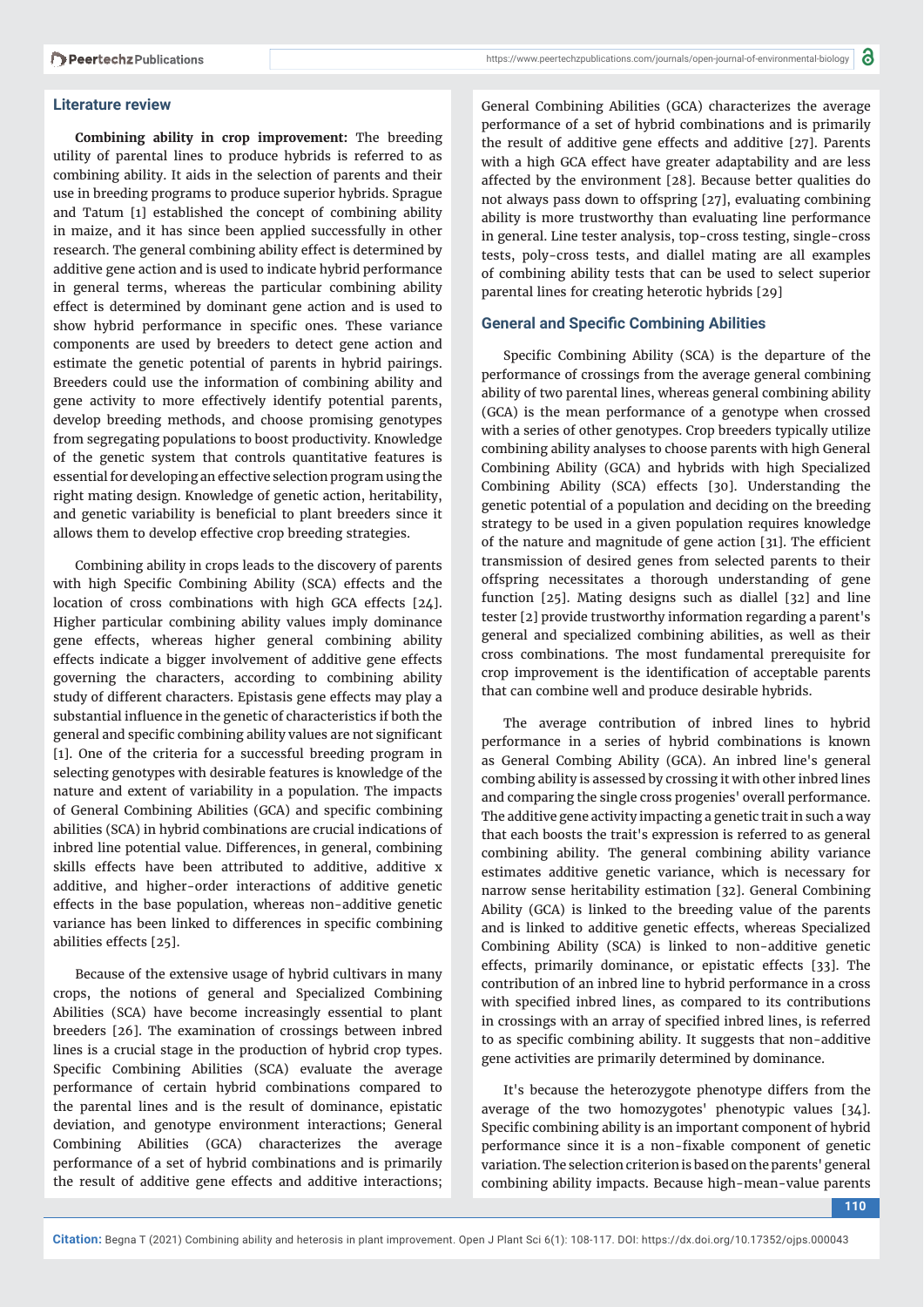may not always be able to pass on their superior features to their offspring, it is vital to assess their compatibility in order for them to express their own high performance in hybrids involving them. High specific combining ability effects coming from crosses between parents that are both good general combiners (good GCA) can be attributed to additive gene activity. The beneficial additive effects of the good general combiner parent and epistatic effects of the poor general combiner, which fulfills the favorable plant feature, may be attributed to the high specific combining ability effects produced from crosses involving good and poor general combiner parents. High particular combining ability effects displayed by low crossings could be owing to a dominance kind of non-allelic gene interaction causing over dominance, making it unfixable. Specific combining ability is used to identify cross combinations with improved performance, whereas general combing ability is used to evaluate the contribution of an inbred line to hybrid performance [1].

For a certain attribute, general combing ability is calculated as the positive or negative departure of a genotype's mean offspring performance from the grand mean of all offspring included in the mating design. Specific combining ability is defined as the deviation of hybrid combination performance from the performance expected on the basis of the general combing ability of the parental inbred lines, while general combing ability is primarily caused by additive effects. In hybrid breeding, a specific mix of inbred lines is chosen from among several viable combinations to produce the best  ${\tt F_i}$  performance. As a result, inbred lines with the best particular combining ability are chosen as parental lines. Dominance, over-dominance, and other non-additive gene effects determine specific combining abilities. A high estimate of general combing ability indicates stronger heredity and fewer environmental effects, implying higher selection success. The fixable and heritable component of genetic variance is represented by general combing ability effects, which have a direct relationship with narrow-sense heritability and homozygosity [28]. Because of the additive action of genes, the selection is useful for generating maximum genetic gain, whereas specific combining ability represents the non-fixable and non-heritable component of genetic variance.

Heterozygosity and heterosis are indicated by specific combining ability. Maximum genetic increase was obtained through heterosis breeding rather than selection, and dominance and epistasis were the driving forces [28]. The precise understanding of gene activity involved in determining the various traits is critical to a successful and sound breeding program. It is stated that if the general combing ability variance is higher, the characteristic is more likely to be controlled by additive gene action, whereas if the specific combining ability variance is higher, the character is more likely to be controlled by non-additive gene action. If the ratio of general combing ability to specialized combining ability variances for the supplied qualities is less than unity, non-additive gene action is more important than additive gene action, and heterosis breeding is recommended to take advantage of non-additive variance [35]. In general, GCA is the consequence of additive gene effects, whereas SCA is the result of dominance and

epistasis-induced deviations from additive gene action [36]. The GCA is the primary effect in statistical terms, whereas the SCA represents an interaction effect [36].

GCA is caused by additive gene effects and additive x additive epistasis and it is potentially fixable. Specific Combining Ability (SCA), on the other hand, is a non-fixable trait caused by non-additive gene effects such as dominance, epistasis, or both [37]. The primary basis for starting the hybrid program is the presence of non-additive genetic diversity [38]. Information on per se performance, combining ability effects of parents and hybrids, and the quantity of gene action involved in the inheritance of quantitative traits are vital for establishing a yield improvement program in crop [39]. The general combining ability effect is utilized to choose the best parents for crosses. The level of heterosis expected as well as the specific combining ability effect on heterotic hybrid selection. Combining ability is a useful tool for identifying the best combiners that can be used in crosses to exploit heterosis or accumulate fixable genes and obtain desirable segregates. It also aids in understanding the genetic architecture of various characters, allowing the breeder to create an effective breeding plan for future up-gradation of existing materials.

Hybrid breeding procedures necessitate an expected level of heterosis as well as a certain combining ability. Breeders frequently encounter the difficulty of selecting parents and crosses when creating high-yielding crop plant varieties. Combining ability investigations are valuable for determining the nature and amount of various types of gene action involved in the development of quantitative traits, as well as for selecting ideal parents for effective hybridization projects [1]. Combining ability aids in determining the gene action involved in yield control components. Variances, in general, combining ability (GCA) represent additive gene action, whereas variances in Specialized Combining Ability (SCA) reflect non-additive gene action. It aids in the selection of superior parents for the development of superior hybrids and takes advantage of genetic variation. Genetic variety is required to generate superior kinds with unique genetic composition, therefore choosing the right parent is critical. Grain yield is a complicated quantitative attribute that results from the action and interaction of several yield component characters. A solid understanding of the genetics of yield and its related properties is useful in making selection decisions and efficient management of breeding material for an effective breeding program targeted at improving complicated traits such as yield.

Furthermore, understanding the type and size of gene effects affecting the inheritance of agro-morphological features linked to crop productivity can aid in the formulation of an effective and efficient breeding program. The impacts of general combining ability (GCA) and Specialized Combining Ability (SCA) are highly useful genetic parameters for determining the next phase of breeding projects. The GCA effect indicates genes with largely additive effects, whereas the SCA effect indicates genes with dominance or epistatic effects, and strong GCA effects are mostly attributable to additive gene effects or additive interaction effects. According to Patial, et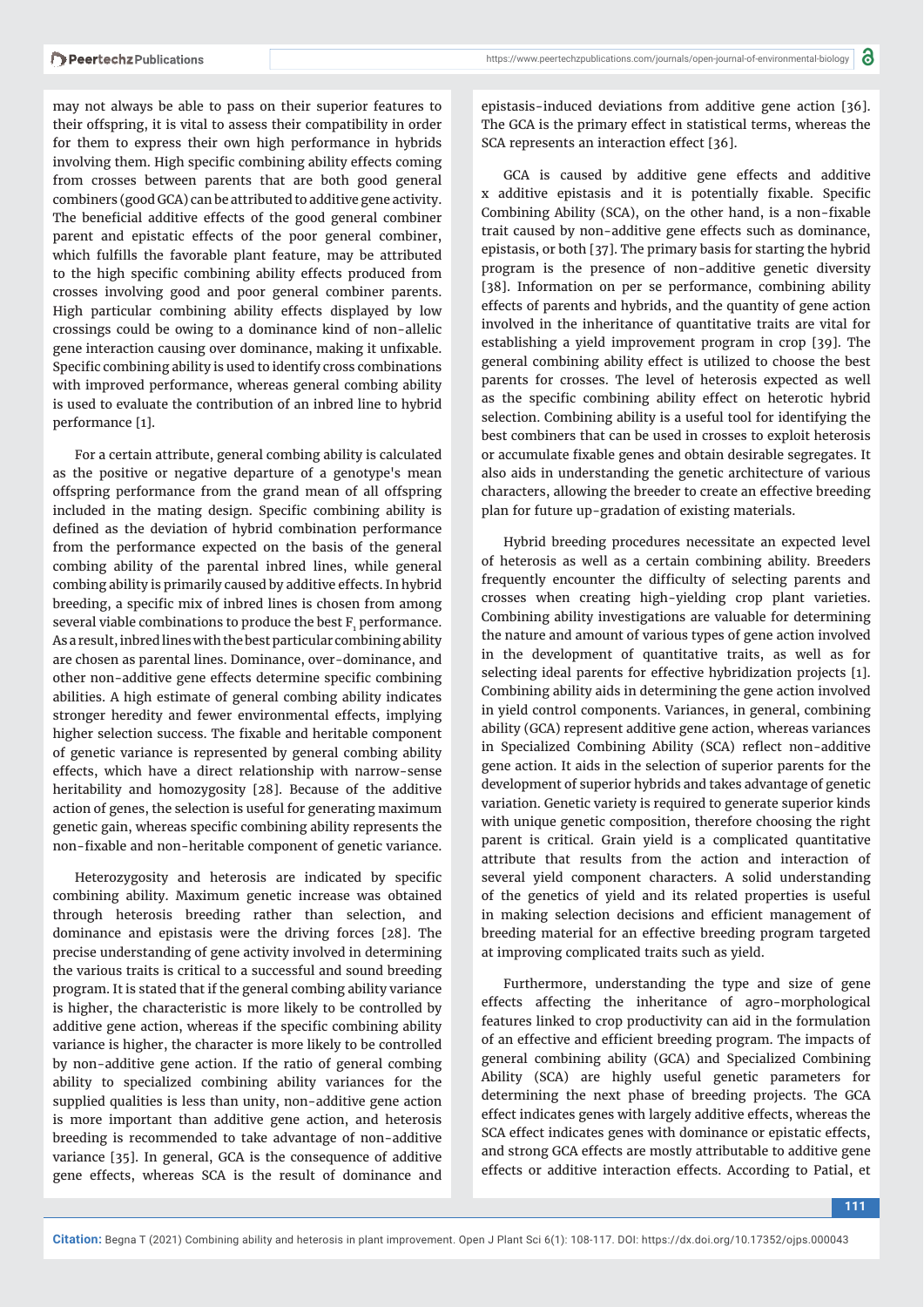al. [40], combining ability provides useful information on parent selection in terms of projected hybrid and progenies performance. Performances do not always reveal if a parent is a good or bad combiner. As a result, data on the type of gene effects and how they manifest themselves in terms of combining ability is required. By finding potentially superior parents and hybrids, combining ability aids in defining the pattern of gene effects in the expression of quantitative traits [12].

For effective breeding and selection, understanding gene function and associated trait expression is critical [41]. Combining ability study aids in the identification of superior parents for breeding programs or prospective cross combinations for cultivar development. Specific combining ability (SCA) is the relative performance of a cross that is associated with non-additive gene action, predominantly contributed by dominance, epistasis, or genotype environment interaction effects, and is directly related to the breeding value of a parent and is associated with additive genetic effects, whereas General Combining Ability (GCA) is directly related to the breeding value of a parent and is associated with additive genetic effects, whereas General Combining Ability (GCA) is directly related to the breeding value [8]. As a result, both GCA and SCA impacts are significant inbreeding population selection and development [42].

Combining ability analysis is one of the most powerful tools for estimating combining ability variation and effects in order to pick desirable parents and crosses for heterosis exploitation. For estimating genetic control of a certain trait, ability variance is frequently combined. Estimates of additive and non-additive gene action obtained using this technique may be valuable in establishing the commercial viability of heterosis and pure line isolation. Gene action is a theory that evaluates allelic interactions for characteristics that show phenotypic behavior and lead to perfect trait selection.

#### **Heterosis in crop improvement**

Heterosis refers to a hybrid's ability to outperform its parents in terms of productivity, growth, development, and resistance  $[43]$ . One of the most significant achievements in plant breeding is the use of heterosis in hybrid breeding [44]. Heterosis is a critical factor in hybrid generation, particularly for traits driven by non-additive gene activity. Melchinger and Gumber [17] developed the concept of heterotic groups and patterns, defining a heterotic group as "a group of related or unrelated genotypes from the same or different populations that show similar combining ability and heterotic response when crossed with genotypes from other genetically distinct germplasm groups." As a result, heterotic grouping is the process of identifying germplasm groups that are genetically unique but yield superior hybrids when crossed. Heterotic patterns have a significant impact on crop improvement because they influence the type of germplasm utilized in hybrid breeding programs for a long time [17].

To get the most out of heterosis for hybrid cultivar production, germplasm must be divided into distinct heterotic

groups. Similarly, knowledge on genetic diversity is critical for hybrid breeding and population improvement initiatives, as it allows them to analyze genetic diversity, characterize germplasm, and divide it into heterotic groups [18]. Heterotic groups are made up of genotypes that do well when mixed with genotypes from another heterotic group [19]. The availability of heterotic groups and patterns for exploitation of grain-yield heterosis determines the success of a hybrid breeding effort. A need for producing meaningful heterotic patterns among germplasm lines is the efficiency with which germplasm lines are assigned to heterotic groups. The discovery of unique heterotic groups should aid in the generation of exceptional hybrids and increase the efficiency of hybrid development programs [22]. Genetic distance estimates are essential because they aid in the assignment of genotypes to heterotic groups in hybrid formation resulting from various inter-group crossings  $[22]$ .

Information on genetic diversity and heterotic groups is particularly valuable to both inbred line development and plant breeders in terms of utilizing their germplasm more effectively and consistently by utilizing complementing lines that maximize the outcome of hybrid breeding operations [23].  $F<sub>1</sub>$  hybrids between particular combinations of parental lines perform better than the parental lines in plants; the  $F_1$  hybrids have hybrid vigor or heterosis. The availability of genetically complementary parents and families, as well as the level of heritability of economic features, are both important factors in the formation of breeding populations and hybrid types [45].

#### **Classification of heterosis**

**Average heterosis:** In quantitative genetics, mid-parent heterosis refers to a hybrid's superiority over the mean of its parents [36]. Average heterosis or relative heterosis occurs when the hybrid outperforms the mid-parent  $[46]$ . On the basis of the mid-parents, the average heterosis in the crosses was calculated. Several researchers have determined it for a variety of agronomic and physiological parameters in diverse crops.

Heterobeltiosis: Blum, et al. [47] defined heterosis as the hybrid's advantage over the best parent, as measured in comparison to the superior or a better parent. The dominance or overdominance of the hybrid over the better parent resulted in its superiority. The degree of heterosis provides the simplest and easiest measure of genetic diversity and gives a preliminary idea about the likely gene action involved in determining a particular character. Parent versus crosses performance is probably the most basic comparison in quantitative inheritance, and the degree of heterosis provides the simplest and easiest measure of genetic diversity and gives a preliminary idea about the likely gene action involved in determining a particular character [48]. For various crop traits, several authors reported heterosis over better parents.

**Standard heterosis:** Standard heterosis refers to a hybrid's higher performance in terms of desired features above a standard commercial hybrid variety [49]. It is also known as economic heterosis and has practical significance in plant breeding. The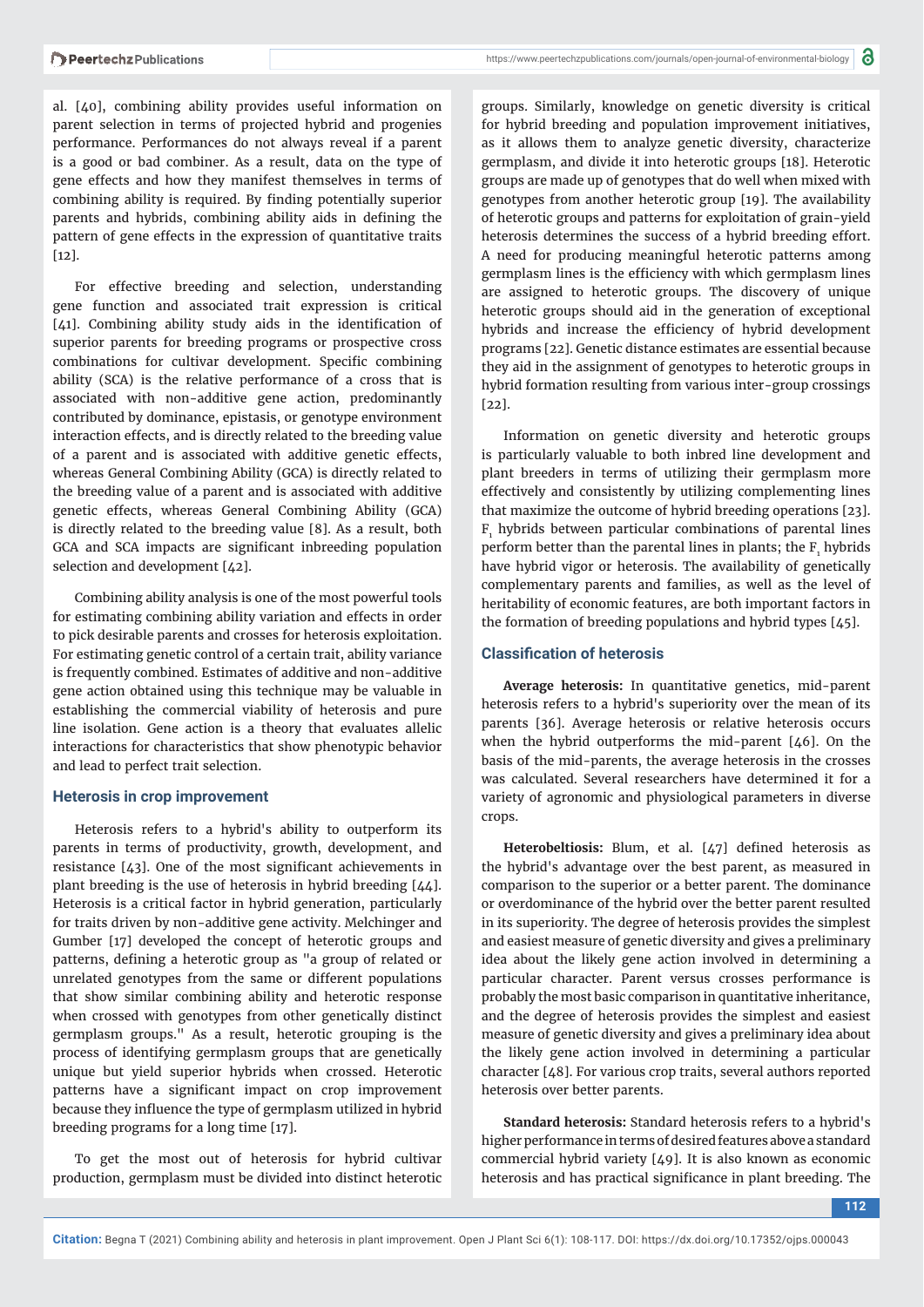commercial value of a hybrid would be determined mostly by how well it performed in relation to the best commercial variety of the crop species in question. Standard heterosis is the most essential from a practical standpoint since it aims to generate desired hybrids that outperform existing highyielding commercial varieties [49].

#### **Heterotic grouping and heterotic pattern**

When related or unrelated genotypes from the same or separate populations are crossed with genotypes from other genetically distinct germplasm groups, they show similar combining capacity and heterotic response [17]. Heterotic grouping is the process of identifying genetically diverse groups that produce superior hybrids when crossed based on morphological per se performance and genetic relationship [21]. Heterotic grouping identifies suitable hybrid parents by combining ability information [50,51]. Based on specific combining ability (SCA) effects of grain yield [52] and heterotic grouping based on General Combining Ability (GCA) of multiple traits (HGCAMT), this approach of classifying existing germplasm into various heterotic groups and identifying eligible parents for crosses [50,51].

Any breeding program targeted at hybrid production must start with the identification of inbred lines with a strong combining ability [53,54]. As a result, information on combining ability-based heterotic grouping can assist breeders in choosing parents for crosses. To get the most out of heterosis for hybrid cultivar development, germplasm must be assigned to different heterotic groups. Similarly, knowledge on genetic diversity is critical for hybrid breeding and population improvement projects, which use it to analyze genetic variety and categorize individuals into heterotic groups [18]. It is preferable to organize the germplasm into heterotic groups for an efficient hybrid breeding effort [55].

The key to ensuring sustained genetic gain in hybrid breeding is to broaden the genetic foundation of heterotic pools. The heterotic grouping of parental lines and identification of their combining ability aided in the selection of parents and breeding tactics for effective hybrid creation. Studies of germplasm combining capacity and heterotic grouping improve its use inbreeding and the selection of suitable parents for superior hybrid combinations [51]. Crosses between inbred lines from genetically dissimilar groups are likely to have higher degrees of heterosis than crosses between lines from genetically related groups [56]. A heterotic pattern is a set of heterotic groups, which might be populations or lines, that exhibit high heterosis and, as a result, high hybrid performance in their crossings.

The notion of heterotic patterns is essential because it aids breeders in selecting parents for line development and testers in evaluating the combining capacity of newly generated inbred lines, simplifying germplasm administration and organization [57]. Heterotic groups and patterns assist breeders in making more efficient and consistent use of their germplasm by utilizing complementing lines to maximize the results of a hybrid breeding effort. In order to make use of heterosis for hybrid formation, germplasm must be assigned to

different heterotic groups and patterns. Once heterotic groups and patterns have been identified, a high number of hybrid combinations can be created in a short period of time due to the grouping of lines into distinct clusters, which prevents the generation of unneeded hybrids from heterotic patterns.

#### **Genetic basis of heterosis**

A positive association between parental divergence and the estimated degree of heterosis is predicted by quantitative genetics theory [58]. However, the evidence for this correlation to date is inconclusive, and the capacity to predict heterosis levels based on genetic distance between parents varies with different features and crops [59]. Genetic ideas are one of the oldest and most well-accepted explanations for heterosis [58]. Heterosis can be caused through dominance, overdominance, or epistasis, according to quantitative genetic theory. The three theories have been thoroughly studied utilizing phenotypic data as well as molecular marker-assisted QTL mapping [60]. The dominance theory, suggested by Davenport [61] and supported by Bruce [62], Jones [63] and Collins [64], mentions the influence of dominant positive alleles disguising negative recessive alleles as the explanation for a hybrid's superiority [36].

According to the dominance hypothesis, the superior performance of hybrids is due to the hiding of harmful recessive genes. The harmful consequences of recessive alleles are hidden by dominant alleles in a heterozygous state. As a result, heterosis is caused by dominant alleles masking the deleterious effects of recessive alleles. Inbreeding depression, on the other hand, is caused by recessive alleles that become homozygous as a result of inbreeding. As a result, according to the dominance hypothesis, heterozygosity is not the result of heterozygosity, but rather of the dominant alleles preventing the expression of detrimental recessives. The rationale for a hybrid's supremacy is the influence of dominant positive alleles disguising undesirable recessive ones [36]. Similarly, inbreeding depression is caused by the homozygosity of recessive alleles, which have negative consequences [34]. East [65] and Shull [66], proposed the overdominance theory, which claims that heterosis is caused by the heterozygous situation. Heterozygotes of the loci are superior to both homozygotes, according to the overdominance hypothesis. As a result, heterozygosity is both necessary for and the cause of heterosis.

The hybrid plant with the greatest number of heterozygous loci is the most vigorous [67]. There are no obvious circumstances in which the heterozygote outperforms the two homozygotes. This has been the most common criticism to the overdominance theory being widely accepted. However, there is no question that heterozygotes are superior to homozygotes in some genes [34]. Quinby [68], postulated that heterosis could be caused by a complementary interaction between recessive and dominant alleles. The most critical factor in heterosis of yield, number of grains per panicle, and grain weight is over dominance. According to the overdominance hypothesis, heterozygotes are superior to both homozygotes in at least some of the loci. As a result, heterozygote Aa would outperform both homozygotes AA and aa.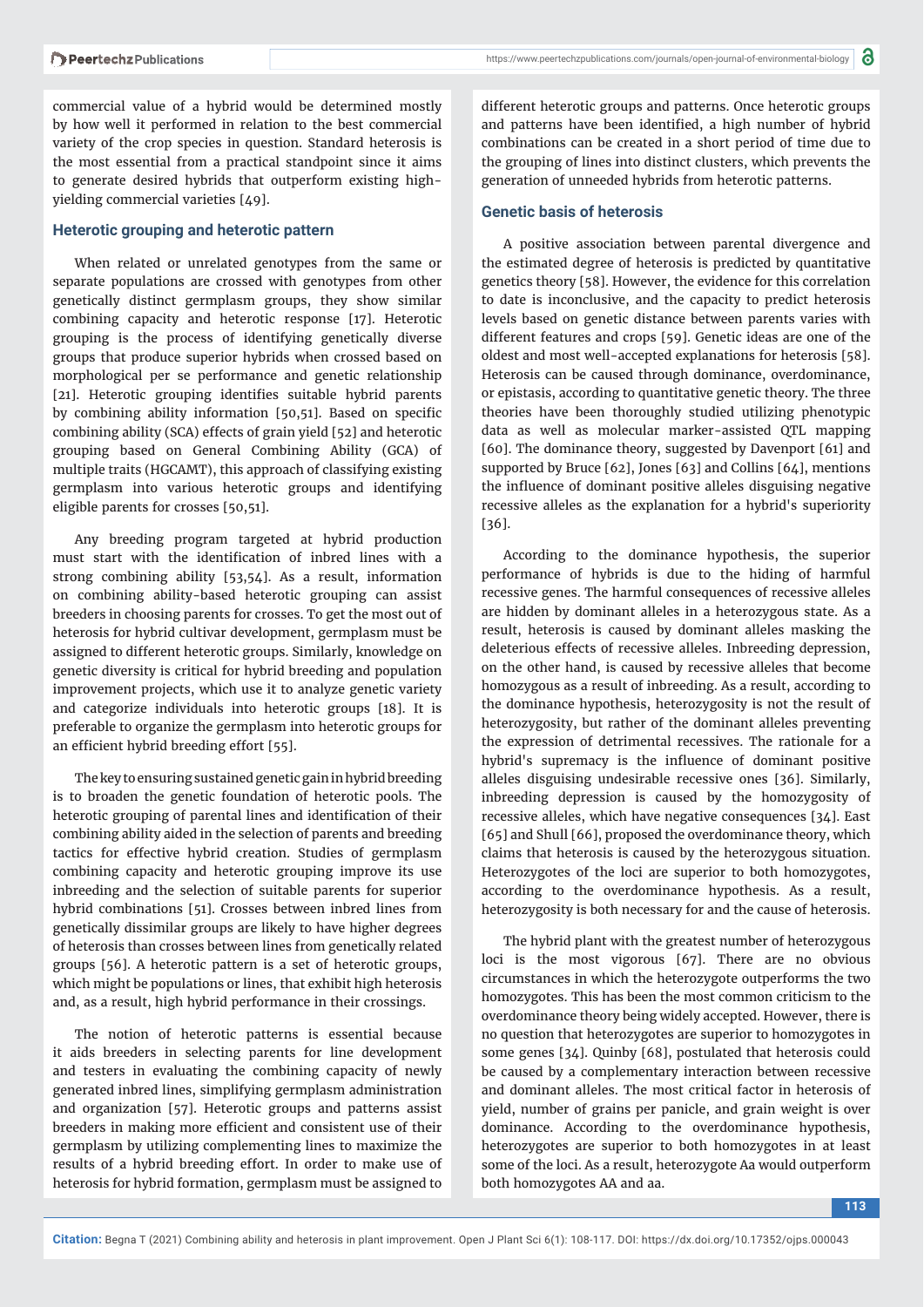As a result, heterozygosity is required for heterosis, whereas homozygosity caused by inbreeding causes inbreeding depression. According to the overdominance hypothesis, the heterozygous genotype has an intrinsic advantage over the two homozygous genotypes. The epistasis hypothesis credits heterosis to epistatic interactions between non-allelic genes, while the overdominance hypothesis implies overdominant gene activation at numerous loci. The epistasis hypothesis explains the observed heterosis as a result of locus interaction. Because it is difficult to evaluate inbred lines in various cross combinations, accurate single-cross performance prediction is critical in hybrid breeding. Several methods for predicting phenotypic data with co-ancestry coefficients calculated from pedigree records or marker data have been proposed [69]. Furthermore, genomic selection based on dense molecular marker profiles has the potential to help breeders choose the most promising hybrids for field testing [67] Figure 1.

The sum of gene effects  $(A, B, A + B)$  is a phenotype. (a) The dominance model, according to which dominant alleles (A and B) inhibit or complement recessive alleles (a and b). (b) The overdominance model, in which heterozygosity (B1/B2) at a critical locus contributes to heterosis, resulting in higher performance. Non-allelic genes (A2 and B1) inherited from the paternal lines interact and contribute to heterosis in the epistasis paradigm.

Heterosis is shown in  $F_1$  hybrids produced by crossing two inbred parents that perform better. The nature and magnitude of heterosis over mid-parent, heterobeltiosis, and economic heterosis present in genetic stocks influence the choice of parents for effective hybridization. The positive or negative reaction of heterosis is largely determined by the breeding aims and the type of crops employed. Heterosis has contributed

greatly to enhanced crop productivity and is the foundation of global agribusiness worth billions of dollars Figures 2,3.

Dominant gene action is recognized when the performance of a heterozygote is not the mean of that of its two homozygous parents.

#### **Conclusion**

The ability of cultivars or parents to combine with one another during the hybridization process so that desired genes or features are passed down to their progenies is referred to as combining ability. It refers to a genotype's ability to pass on better performance to its offspring. The variance due to General Combining Ability (GCA) and variance due to Specific Combining Ability (SCA) can be separated into two categories (SCA). Specific combining ability describes those cases in which certain hybrid combinations do relatively better or worse than what would be expected based on the average performance of the parent, and is regarded as an estimate of non-additive gene action such as dominance and epistasis. General combining ability is defined as the average performance of a parent in a hybrid combination and is primarily recognized as a measure of additive gene action, whereas general combining ability describes those cases in which certain hybrid combinations do relatively better or worse than what would be expected. Combining ability analysis aids in the identification of parents with high General Combining Ability (GCA) effects and cross combinations with high Specialized Combining Effects (SCA) for commercial heterosis and pure line isolation among heterotic hybrid progenies.

In crops, heterosis appears in the progeny of inbred lines with a high specific combining capacity. Heterosis is a



**Citation:** Begna T (2021) Combining ability and heterosis in plant improvement. Open J Plant Sci 6(1): 108-117. DOI: https://dx.doi.org/10.17352/ojps.000043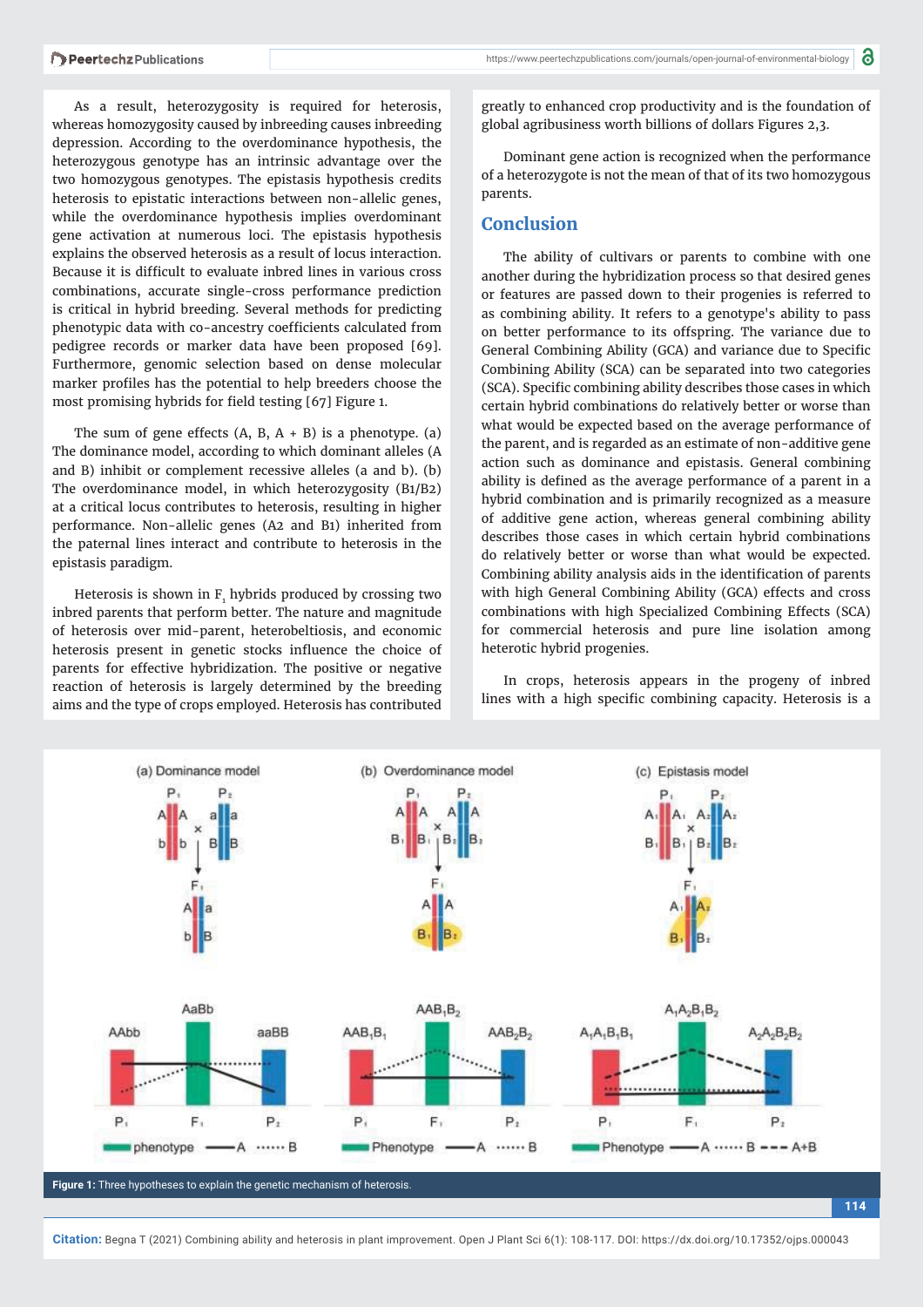





phenomena in which the offspring of different types of a species or crosses between species have higher biomass, development speed, and fertility than both parents. To explain heterosis, various theories have been proposed, including dominance, overdominance, and pseudo-over dominance. Heterosis, which manifests as outbreeding enhancement and the polar opposite of inbreeding depression, is important for enhancing crop plant productivity by crossing unrelated genotypes. When two populations of a species with distinct recessive harmful alleles cross, the likelihood of the hybrid being homozygous for the same detrimental genes is unlikely. Due to the masking of

recessive harmful genes by a dominant one, the offspring will be more fit than either parent. When the children are allowed to mate at random in succeeding generations, the detrimental alleles will segregate out according to Mendelian inheritance, resulting in individuals with homozygous deleterious alleles who are less fit. However, because the frequency of each detrimental allele would be reduced through mixing, the population's mean level of fitness would still be higher than either parental population.

Heterosis refers to the superiority of hybrids over

**<sup>115</sup>**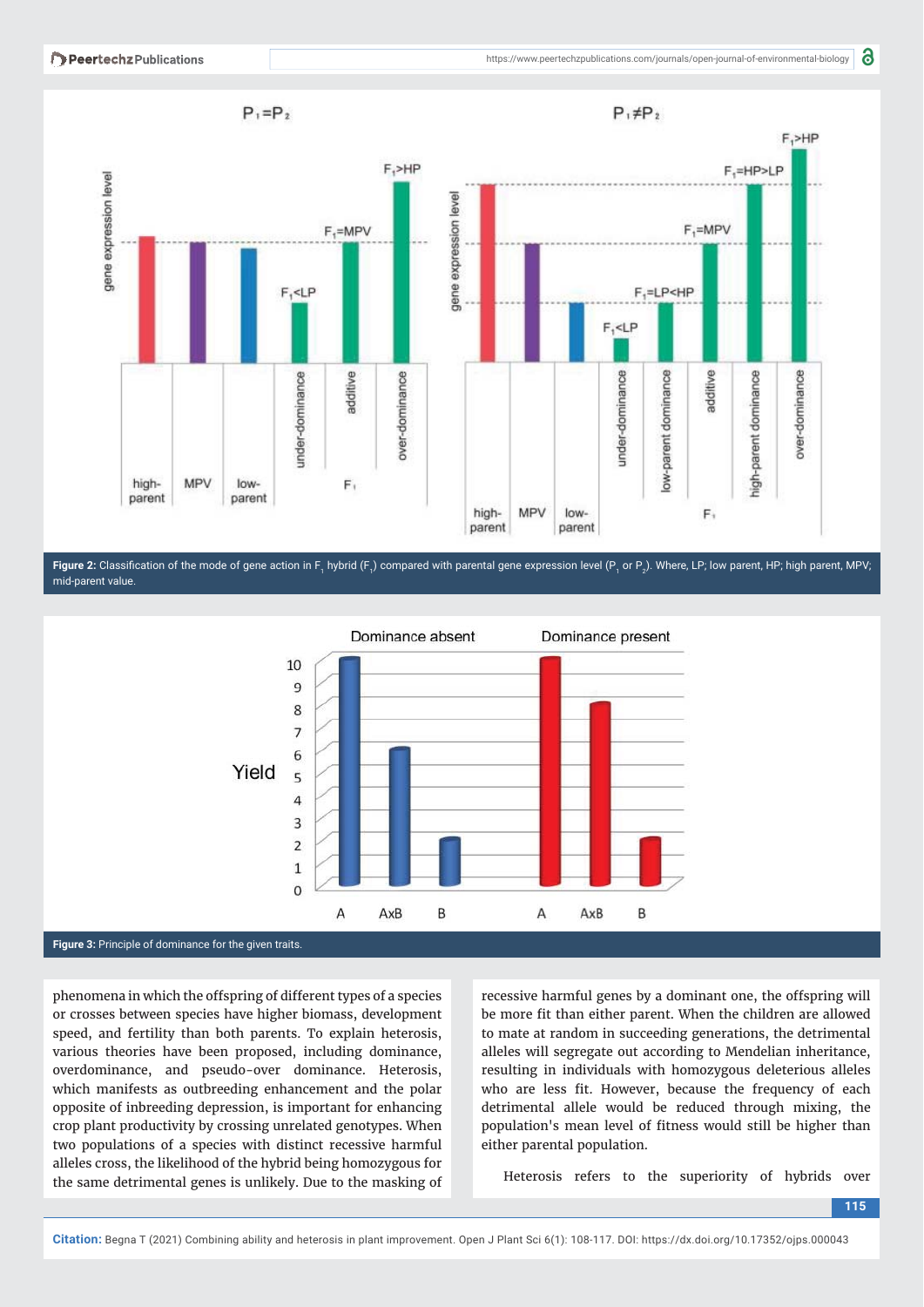their parents. The heterotic grouping of parental lines and identification of their combining ability aided in the selection of parents and breeding tactics for effective hybrid creation. Planning crosses in breeding programs requires heterotic grouping based on combining ability, genetic performance, and genetic relationship for qualities of interest among germplasm. The term "heterotic pattern" refers to a pair of heterotic groups that exhibit strong heterosis and, as a result, high hybrid performance in their cross. The partition of material available in a hybrid breeding program into at least two divergent populations, which are improved via inter-population selection procedures, is referred to as heterotic patterns. Heterotic patterns have a significant impact on crop development because they heavily influence the type of germplasm used in hybrid breeding programs over time. The heterotic pattern is an important consideration when using germplasm to improve the performance of population crossings and derived hybrids. Finally, the most significant breeding processes for developing the best and attractive varieties for the qualities of interest are combining ability and heterosis.

#### **References**

- 1. Sprague GF, Tatum LA (1942) General vs. specific combining ability in single crosses of corn. J Am Soci Agronom 34: 923-932. **Link:** https://bit.ly/3pmp0oc
- 2. Kempthorne O (1957) An introduction to genetic statistics. Wiley. **Link:** https://bit.ly/3qofss9
- 3. Ishaq M, Raziuddin (2016) Combining ability analysis for maturity and plant architecture traits in intra-specific crosses of Rape-seed (Brassica napus L). Sarhad J Agric 32:168-176. **Link:** https://bit.ly/3Ero2Ln
- 4. Pal AK, Prodhan HS (1994) Combining ability analysis of grain yield and oil content along with some other attributes in maize (Zea mays L.). Indian J Genet 54: 376-380. **Link:** https://bit.ly/3pkK7He
- 5. Ali Q, Ali A, Awan MF, Tariq M, Ali S, et al. (2014) Combining ability analysis for various physiological, grain yield and quality traits of Zea mays L. Life Sci J 11: 540-551. **Link:** https://bit.ly/3egyVoX
- 6. Gupta DK, Acharya S, Patel JB (2011) Combining ability and heterosis studies in pigeonpea using A2 cytoplasm from Cajanus scarabaeoides as source of male sterility. J Food Legumes 24: 58-64. **Link:** https://bit.ly/30SO1hj
- 7. Singh AK, Pan RS, Bhavana P (2013) Heterosis and combining ability analysis in bittergourd (Momordica charantia L.). Bioscan 8: 1533-1536. **Link:** https://bit.ly/3EmgJEQ
- 8. Rojas BA, Sprague F (1952) A Comparison of Variance Components in Corn Yield Trials: III. General and Specific Combining Ability and Their Interaction with Locations and Years 1. Agron J 44: 462-466. **Link:** https://bit.ly/32sVqo3
- 9. Acquaah G (2012) Principles of plant genetics and breeding. 2nd ed. Wiley-Blackwell, Oxford. **Link:** https://bit.ly/3FnBQbj
- 10. Gouda G, Sabarinathan S, Gupta MK, Donde R, Dash GK, et al. (2021) Quantitative Trait Locus Mapping in Rice. In Applications of Bioinformatics in Rice Research 55-82. **Link:** https://bit.ly/3ElVmDQ
- 11. Sincik M, Goksoy AT, Turan MZ (2011) The heterosis and combining ability of diallel crosses of rapeseed inbred lines. Notulae Botanicae Horti Agrobotanici Cluj-Napoca 39: 242-248. **Link:** https://bit.ly/3yQqLwM
- 12. Zhang X, Lv L, Lv C, Guo B, Xu R (2015) Combining ability of different agronomic traits and yield components in hybrid barley. PloS One 10: e0126828. **Link:** https://bit.ly/3ySlswR
- 13. Rehman MS, Khan MS (2009) Genetic diversity of Hariana and Hissar cattle from Pakistan using microsatellite analysis. Pak Vet J 29: 67-71. **Link:** https://bit.ly/3JdCmuH
- 14. Selvaraj CI, Nagarajan P, Thiyagarajan K, Bharathi M, Rabindran R (2011) Genetic diversity analysis aiding in selection of parents by RAPD markers in rice (Oryza sativa L). Electronic J Plant Breed 2: 165-178. **Link:** https://bit.ly/33HMUls
- 15. Beck DL, Vasal SK, Crossa J (1990) Heterosis and combining ability of CIMMYT's tropical early and intermediate maturity maize (Zea mays L.) germplasm. Maydica 279-385. **Link:** https://bit.ly/3ss3Qa1
- 16. Charlesworth D, Willis JH (2009) The genetics of inbreeding depression. Nat Rev Genet 10: 783-796. **Link:** https://bit.ly/3elfn2y
- 17. Melchinger AE, Gumber RK (1998) Overview of heterosis and heterotic groups in agronomic crops. Concepts Breeding Heterosis Crop Plants 25: 29-44. **Link:** https://bit.ly/3H3Y7va
- 18. Reif JC, Melchinger AE, Xia XC, Warburton ML, Hoisington DA, et al. (2003) Use of SSRs for establishing heterotic groups in subtropical maize. Theor Appl Genet 107: 947-957. **Link:** https://bit.ly/3mspV4i
- 19. Stephens JC, Holland PF (1954) Cytoplasmic male sterility for hybrid sorghum seed production. Agron J 46: 20-23. **Link:** https://bit.ly/3qklQQX
- 20. Sawadogo N, Nebie B, Kiebre M, Kando PB, Nanema RK, et al. (2014) Caractérisation agromorphologique des sorghos à grains sucrés (Sorghum bicolor (L.) Moench) du Burkina Faso. Int J Biol Chem Sci 8: 2183- 2197. **Link:** https://bit.ly/3qlJa0Q
- 21. Billot C, Ramu P, Bouchet S, Chantereau J, Deu M, et al. (2013) Massive sorghum collection genotyped with SSR markers to enhance use of global genetic resources. Plos One 8:1-16. **Link:** https://bit.ly/3ejb33Y
- 22. Ramu P, Billot C, Rami JF, Senthilvel S, Updahyaya HD, et al. (2013) Assessment of genetic diversity in the sorghum reference using EST-SSR markers. Theory Appl Genet 126: 2051-2064. **Link:** https://bit.ly/3eh8sr4
- 23. Mindaye TT (2016) Genetic differentiation, heterotic performance and grain yield determinate traits of locally adapted sorghum genotypes in contrasting environments in Ethiopia. **Link:** https://bit.ly/3EkqfZ1
- 24. Mathur PN, Mathur JR (1983) Combining ability for yield and its components in pearl millet. Indian J Genet Plant Breed 43: 299-303. **Link:** https://bit.ly/3Fj9jn8
- 25. Falconer DS, Mackay TFC (1981) Introduction to quantitative genetics. **Link: Link:** https://bit.ly/3JgR5oW
- 26. Wilson ND, Weibel DE, McNew RW (1978) Diallel Analyses of Grain Yield, Percent Protein, and Protein Yield in Grain Sorghum 1. Crop Sci 18: 491-495. **Link:** https://bit.ly/3FpRUJo
- 27. Sharma BB, Sharma VK, Dhakar MK, Punetha S (2013) Combining ability and gene action studies for horticultural traits in garden pea: A review. Afr J Agric Res 8: 4718-4725. **Link:** https://bit.ly/3egzhf1
- 28. Fasahat P, Rajabi A, Rad JM, Derera J (2016) Principles and utilization of combining ability in plant breeding. Biomet Biostatist Int J 4: 1-24. **Link:** https://bit.ly/3FnBbXn
- 29. Rajendrakumar P, Hariprasanna K, Seetharama N (2015) Prediction of heterosis in crop plants–status and prospects. J Exp Agric Int 9: 1-16. **Link:** https://bit.ly/33M3ReB
- 30. Yingzhong Z (1999) Combining ability analysis of agronomic characters in sesame. Inst Sustainable Agric (IAS), CSIC.
- 31. Ingle KP, Gahukar SJ, Khelurkar VC, Ghorade RB, Kalpande VV, et al. (2018) Heterosis and Combining Ability for Grain Yield Trait in Rabi Sorghum [Sorghum bicolor (L.) Moench] Using Line x Tester Mating Design. Int J Curr Microbiol App Sci 1: 1925-1934. **Link:** https://bit.ly/3mv2wQ1

**116**